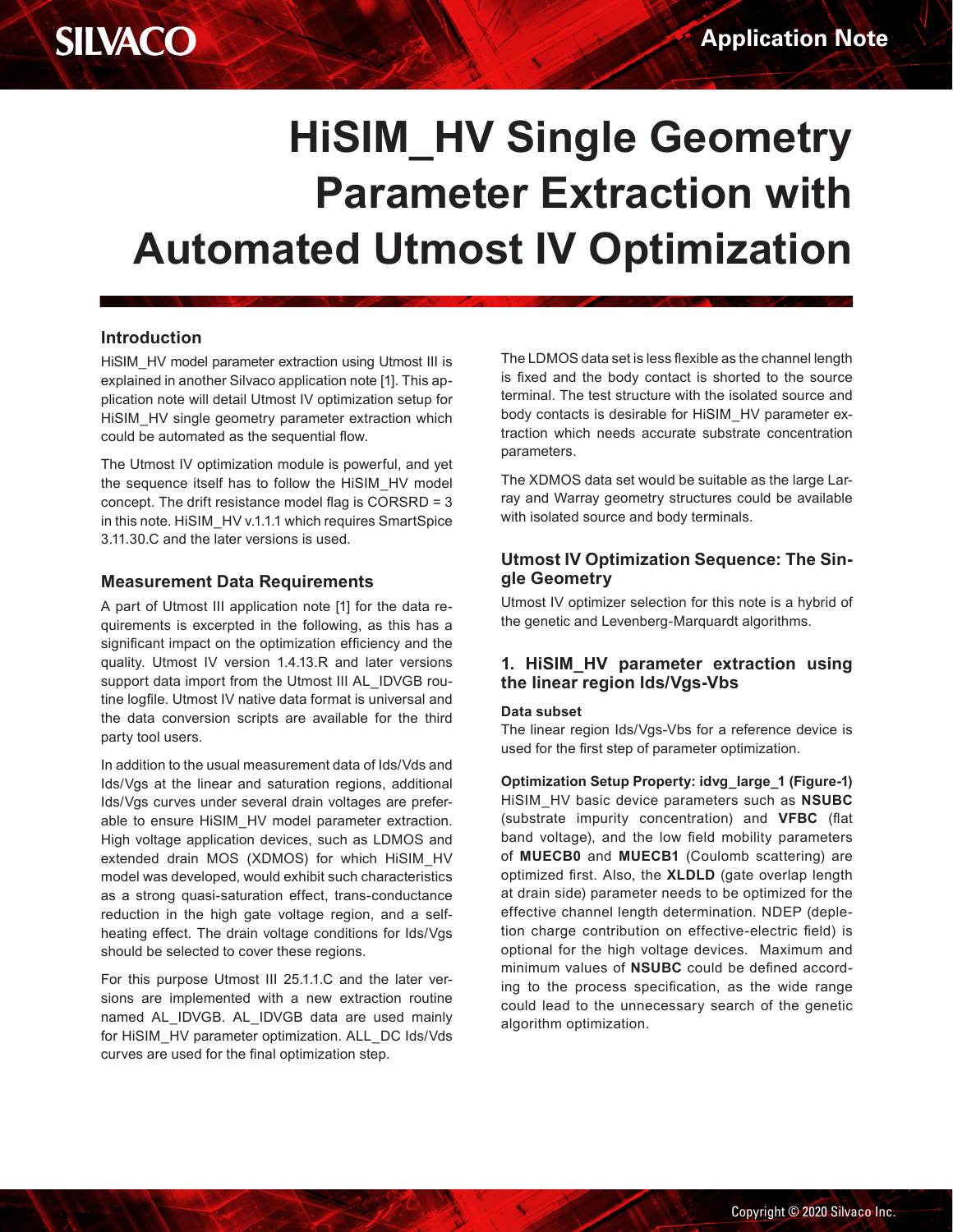# SILVACO

| Enabled      | Target | W.               | Scale   | <b>Target Min</b>  | Target Max Vs' Min | 'ys' Max  | Trace Min | <b>Trace Max</b> | Box Weight |
|--------------|--------|------------------|---------|--------------------|--------------------|-----------|-----------|------------------|------------|
| Þ            | ID     | VG               | LIN LIN | 100n               | 15%                |           | 1         | 3                | 1          |
| Parameters : |        |                  |         |                    |                    |           |           |                  |            |
| Enabled      |        | Model            |         | Parameter          |                    | Min Value |           | <b>Max Value</b> |            |
| ╔            |        | <b>HISINHV N</b> |         | vtbc               |                    |           |           | .500m            |            |
| ╔            |        | <b>HISINHV N</b> |         | <b>nsubc</b>       |                    | $5e+15$   |           | $1e+17$          |            |
| Þ            |        | <b>HISIMHV N</b> |         | ndep               |                    |           |           |                  |            |
|              |        | <b>HISIMHV N</b> |         | muecb <sub>0</sub> |                    |           |           |                  |            |
|              |        | <b>HISINHY N</b> |         | muecb1             |                    |           |           |                  |            |
|              |        | <b>HISIMHV N</b> |         | xidid              |                    |           |           |                  |            |
| ♭<br>╔<br>ь  |        |                  |         |                    |                    |           |           |                  |            |

Figure-1 Utmost IV Optimization Setup Property for idvg\_ large\_1.

The target drain current region is around the on-set of the threshold voltage, and the number of target traces is at least 3. **NSUBC** in HiSIM\_HV model is a true substrate concentration which determines both the threshold voltage and the voltage shift due to the Vbs (body bias effect). This step is quite significant as these parameters from the HiSIM HV model foundation.

#### **Optimization Setup Property: idvg\_large\_2 (Figure-2)**

The next step is to determine HiSIM\_HV low field mobility parameters. The target drain current region is difficult to be define clearly as the drain current of a high voltage device is influenced by the drift region resistance. What is clear is that the entire current region shouldn't be used for low field mobility parameter optimization for the high voltage device. The mobility effect would be overestimated for the current decrease which is caused by the drift region resistance. The target trace is Vbs = 0 for the mobility parameters.

| Name: dvg large 2       |        |                  |         |           | <b>Optimization Setup Properties</b> |           |                    |                  |                      |
|-------------------------|--------|------------------|---------|-----------|--------------------------------------|-----------|--------------------|------------------|----------------------|
| Target Subsets :        |        |                  |         |           |                                      |           | Optimizer: Default |                  | Ξ                    |
| Enabled                 | Target | 'vs'             | Scale   |           | Target Min Target Max 'vs' Min       | 'vs' Max  | Trace Min          |                  | Trace Max Box Weight |
| ь                       | ID     | VG.              | LIN LIN | 1%        | 30%                                  |           | 1                  | 1                | ı                    |
| Parameters :<br>Enabled |        | Model            |         | Parameter |                                      | Min Value |                    | <b>Max Value</b> |                      |
| ⊽                       |        | <b>HISINNY N</b> |         | muecb0    |                                      |           |                    |                  |                      |
| ⊽                       |        | <b>HISINHV N</b> |         | muecb1    |                                      |           |                    |                  |                      |
| ь                       |        | <b>HISINHV N</b> |         | mueph0    |                                      |           |                    |                  |                      |
| ♭                       |        | HISINHV N        |         | mueph1    |                                      |           |                    |                  |                      |
| ♭                       |        | <b>HISINHV N</b> |         | muesr0    |                                      |           |                    | 2.1              |                      |
| ♭                       |        | <b>HISINHV N</b> |         | musur1    |                                      | $2e + 15$ |                    |                  |                      |
| b                       |        | <b>HISINHV N</b> |         | ndep      |                                      |           |                    |                  |                      |

Figure-2 Utmost IV Optimization Setup Property for idvg\_ large\_2 .

#### **Optimization Setup Property: idvg\_large\_hisimhv (Figure-3)**

Several HiSIM\_HV drift resistance parameters such as **RDVG11** and **RDVG12** (Vgs dependence of RD) are optimized for the linear region Ids/Vgs-Vbs to get the initial values even if the resistance effect might be small for the region. Also, the **RDVB** (Vbs dependence of RD for CORSRD =1,3) and **RD22** (Vbs dependence of RD for CORSRD=2,3) parameters are optimized for the Vbs influence on the drain current.

The target drain current is the large current region with multiple traces.

| Target Subsets          |        |                  |         |                   |                     |                |           |              |                  |            |
|-------------------------|--------|------------------|---------|-------------------|---------------------|----------------|-----------|--------------|------------------|------------|
| Enabled                 | Target | 'vs'             | Scale   | <b>Target Min</b> | Target Max 'vs' Min |                | 'ye' Max  | Trace Min    | <b>Trace Max</b> | Box Weight |
| ь                       | ID.    | VG               | LIN LIN | 50%               |                     |                |           | $\mathbf{1}$ | 3                | 1          |
| Parameters :<br>Enabled |        | Model            |         | Parameter         |                     |                | Min Value |              | <b>Max Value</b> |            |
| ≂                       |        | <b>HISIMHV N</b> |         | rs.               |                     | 1 <sub>D</sub> |           |              |                  |            |
| ╔                       |        | <b>HISIMHV N</b> |         | rd                |                     | 1p             |           |              |                  |            |
| ♭                       |        | <b>HISIMHV N</b> |         | rdva11            |                     |                |           |              |                  |            |
| ♭                       |        | <b>HISIMHV N</b> |         | rdvg12            |                     |                |           |              |                  |            |
| ╔                       |        | <b>HISIMHV N</b> |         | rd22              |                     |                |           |              |                  |            |
|                         |        | <b>HISIMHV N</b> |         | ndep              |                     |                |           |              |                  |            |
| ♭<br> ⊽                 |        |                  |         | rdvb              |                     |                |           |              |                  |            |

Figure-3 Utmost IV Optimization Setup Property for idvg\_ large\_hisimhv.

#### **Optimization Setup Property: idvg\_large\_hisimhv2 (Figure-4)**

This setup is a combination of the low field mobility and the drift resistance model parameters. The target drain current is for the entire above threshold region including the Vbs variation. This is to balance both sets of model parameters for which initial values are optimized independently for the separate regions.

| Target Subsets :        | Name: Idvg large hisimhy2 |                  |         |                   |                     |                |                  | Optimizer: Default |                  | Ξ                        |
|-------------------------|---------------------------|------------------|---------|-------------------|---------------------|----------------|------------------|--------------------|------------------|--------------------------|
| Enabled                 | Target                    | Ws"              | Scale   | <b>Target Min</b> | Target Max 'vs' Min |                | "us" Max         | Trace Min          | <b>Trace Max</b> | <b>Box Weight</b>        |
| ь                       | ID:                       | VG               | LIN LIN | 10%               |                     |                |                  | 1                  | <b>x</b>         | ı                        |
|                         |                           |                  |         |                   |                     |                |                  |                    |                  |                          |
| Parameters :<br>Enabled |                           | Model            |         | Parameter         |                     |                | <b>Min Value</b> |                    | <b>Max Value</b> | $\overline{\phantom{a}}$ |
| ≂                       |                           | <b>HISIMHY N</b> |         | rs.               |                     | 1p             |                  |                    |                  |                          |
| ь                       |                           | <b>HISBNYW N</b> |         | rd                |                     | 1 <sub>D</sub> |                  |                    |                  |                          |
| ♭                       |                           | <b>HISIMHV N</b> |         | rdwall1           |                     |                |                  |                    |                  |                          |
|                         |                           | <b>HISIMHY N</b> |         | rdvg12            |                     |                |                  |                    |                  |                          |
|                         |                           | <b>HISIMHV N</b> |         | rd22              |                     |                |                  |                    |                  |                          |
|                         |                           | <b>HISIMHV N</b> |         | stellet           |                     |                |                  |                    |                  |                          |
|                         |                           |                  |         |                   |                     |                |                  |                    |                  |                          |
|                         |                           | HISIMHV N        |         | ndep              |                     |                |                  |                    |                  |                          |
|                         |                           | <b>HISIMHV N</b> |         | muephO            |                     |                |                  |                    |                  |                          |
|                         |                           | <b>HISIMHV N</b> |         | muephl            |                     |                |                  |                    |                  |                          |
|                         |                           | <b>HISIMHV N</b> |         | mueur0            |                     |                |                  |                    |                  |                          |
|                         |                           | <b>HISIMHV N</b> |         | muesr1.           |                     |                |                  |                    |                  |                          |
|                         |                           | HISIMHV N        |         | niny              |                     |                |                  |                    |                  |                          |
|                         |                           | <b>HISIMHV N</b> |         | ninvd             |                     |                |                  |                    |                  |                          |
| 0 0 0 0 0 0 0 0 0       |                           | <b>HISIMHV N</b> |         | rdvb              |                     |                |                  |                    |                  |                          |

Figure-4 Utmost IV Optimization Setup Property for idvg\_ large\_hisimhv2.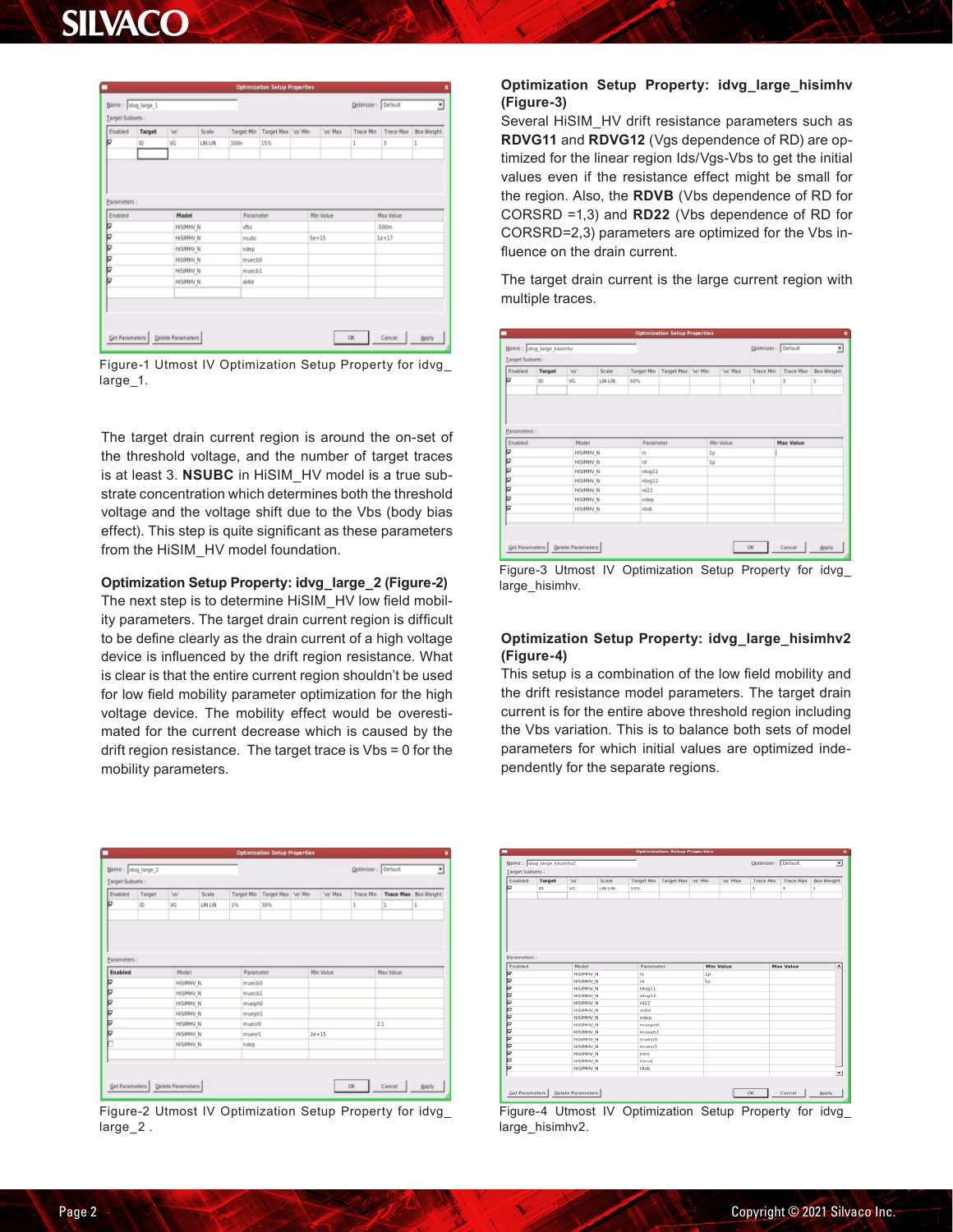# **SILVACO**

# **2. HiSIM\_HV Parameter Extraction Using Ids/Vgs at Several Vds Conditions**

#### **Data subset**

The next step, which is the major part of HiSIM\_HV parameter extraction is to use Ids/Vgs at several Vds bias conditions for the drift resistance parameters. This is the key step in obtaining a good model for the quasi saturation expression, the trans-conductance reduction at the large Vgs and the self-heating effect of the high voltage device. The number of Vds bias steps for the Ids/Vgs should be increased with the additional measurement when the Ids/Vds-Vgs expression lacks the characteristics with this step completed. Otherwise, the subsequent Ids/Vds-Vgs optimization would be lengthy and the fit would be low quality.

### **Optimization Setup Property: idvg\_hvds\_hisimhv1 (Figure-5)**

Velocity parameters such as VMAX, **VOVER** and **VOVERP** need ids/vgs at the large drain voltage for the relatively small Vgs. At the same time, almost all Hi-SIM HV drift resistance model parameters should be selected, as the resistance effect would become prominent with the increase of drain bias. The parameter decomposition is unrealistic as HiSIM\_HV drift resistance equations interact.

The target drain current region is used for extracting proper initial parameter values (excluding the velocity parameters) and it is smaller compared to the middle current region. There could be alarge number of target traces when the Vbs effect on the drift resistance is observed.



Figure-5 Utmost IV Optimization Setup Property for idvg\_ hvds\_hisimhv1.

### **Optimization Setup Property: idvg\_hvds\_hisimhv2 (Figure-6)**

The model parameters are almost the same as used in the previous step. The difference is the target drain current region which is at the large Vgs voltage. The drain current includes such effects as quasi-saturation, self-heating and impact ionization with the increasing drain bias. The **RTH0** (thermal resistance) parameter should be optimized if the self-heating effect appears in Ids/Vds-Vgs.

Using near maximum and the middle to the maximum drain current regions help improve modeling of the transconductance (gm) degradation at the large Vgs.



Figure-6 Utmost IV Optimization Setup Property for idvg\_ hvds\_hisimhv2.

# **3. HiSIM\_HV Parameter Extraction Using Ids/Vds-Vgs**

#### **Data subset**

The final step for single geometry HiSIM\_HV parameter extraction is to use Ids/Vds-Vgs. The previous step of using Ids/Vgs-Vbs under several Vds conditions should produce a reasonable fit for Ids/Vds-Vgs when the conditions cover the phenomena specific to the high voltage devices mentioned previously. The previous steps have to be checked when the result fails to depict the distinctive points.